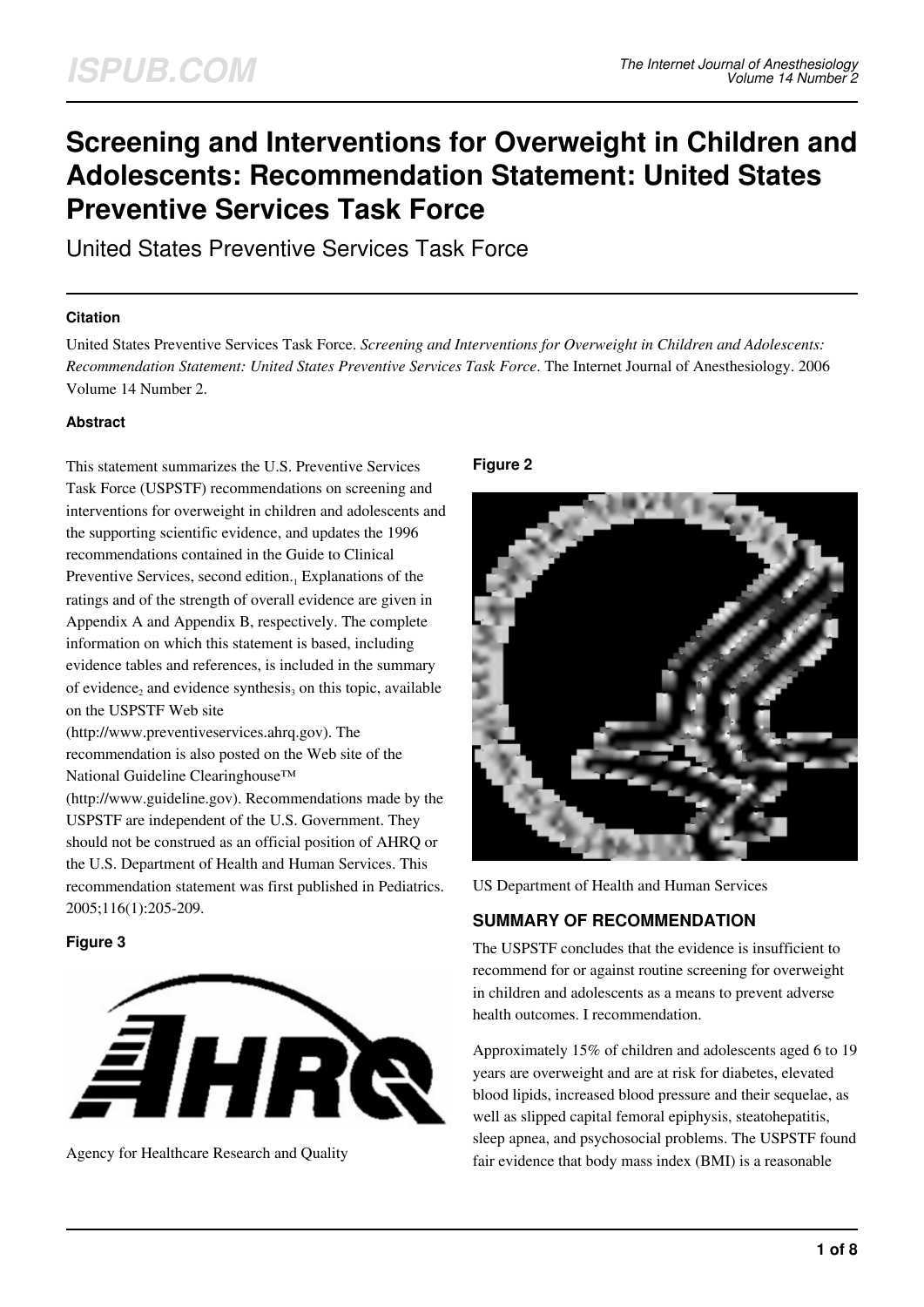measure for identifying children and adolescents who are overweight or are at risk for becoming overweight. There is fair evidence that overweight adolescents and children aged 8 years and older are at increased risk for becoming obese adults. The USPSTF found insufficient evidence for the effectiveness of behavioral counseling or other preventive interventions with overweight children and adolescents that can be conducted in primary care settings or to which primary care clinicians can make referrals. There is insufficient evidence to ascertain the magnitude of the potential harms of screening or prevention and treatment interventions. The USPSTF was, therefore, unable to determine the balance between potential benefits and harms for the routine screening of children and adolescents for overweight.

# **CLINICAL CONSIDERATIONS**

It is important to measure and monitor growth over time in all children as an indicator of health and development. The number of children and adolescents who are overweight has more than doubled since the early 1970s, with the prevalence of overweight (BMI  $\geq$  95th percentile for age and sex) for children aged 6 to 19 years now at approximately 15%. The conclusion that there is insufficient evidence to recommend for or against screening for overweight in children and adolescents reflects the paucity of good-quality evidence on the effectiveness of interventions for this problem in the clinical setting. There is little evidence for effective, familybased or individual approaches for the treatment of overweight in children and adolescents in primary care settings. The Centers for Disease Control and Prevention's (CDC's) Guide to Community Preventive Services has identified effective population-based interventions that have been shown to increase physical activity, which may help reduce childhood overweight.

BMI (calculated as weight in kilograms divided by height in meters squared) percentile for age and sex is the preferred measure for detecting overweight in children and adolescents because of its feasibility, reliability, and tracking with adult obesity measures.<sub>5</sub> BMI values are CDC population-based references for comparison of growth distribution to those of a larger population. Being at risk for overweight is defined as a BMI between the 85th and 94th percentile for age and sex, and overweight as a BMI at or above the 95th percentile for age and  $sex_{.6,7}$ 

Disadvantages of using BMI include the inability to distinguish increased fat mass from increased fat-free mass,

and reference populations derived largely from non-Hispanic whites, potentially limiting its applicability to non-white populations. Indirect measures of body fat, such as skinfold thickness, bio-electrical impedance analysis, and waist-hip circumference, have potential for clinical practice, treatment, research, and longitudinal tracking, although there are limitations in measurement validity, reliability, and comparability between measures.

Childhood overweight is associated with a higher prevalence of intermediate metabolic consequences and risk factors for adverse health outcomes, such as insulin resistance, elevated blood lipids, increased blood pressure, and impaired glucose tolerance. Severe childhood overweight is associated with immediate morbidity from conditions such as slipped capital femoral epiphysis, steatohepatitis, and sleep apnea. Medical conditions new to this age group, such as type 2 diabetes mellitus, represent "adult" morbidities that are now seen more frequently among overweight adolescents. For most overweight children, however, medical complications do not become clinically apparent for decades.

# **DISCUSSION**

Overweight refers to increased body weight in relation to height when compared with an acceptable weight standard, $\alpha$ and can be related to health risks and problems in children and adolescents. National data that track BMI show an increasing proportion of overweight children and adolescents, as well as an increasing degree of overweight. In 1999-2000, the prevalence of overweight (BMI  $\geq$  95th percentile for age and sex) for children aged 2 to 19 years ranged from 9.9% to 15.5%. Prevalence increases with age and is higher in racial-ethnic minorities than in non-Hispanic whites. For example, Mexican American children are significantly more overweight (23.7%) than non-Hispanic white children (11.8%) beginning at age  $6.10$  Representative national data are unavailable to reliably estimate the prevalence of overweight in Asian children and adolescents.

Severe childhood overweight is associated with relatively rare immediate morbidity from conditions such as pseudotumor cerebri, slipped capital femoral epiphysis, steatohepatitis, cholelithiasis, and sleep apnea.<sub>11,12</sub> Perhaps the most significant morbidities for overweight children and adolescents are psychosocial. $_{13}$  Overweight is also associated with a higher prevalence of intermediate metabolic consequences, such as insulin resistance, elevated blood lipids, increased blood pressure, and impaired glucose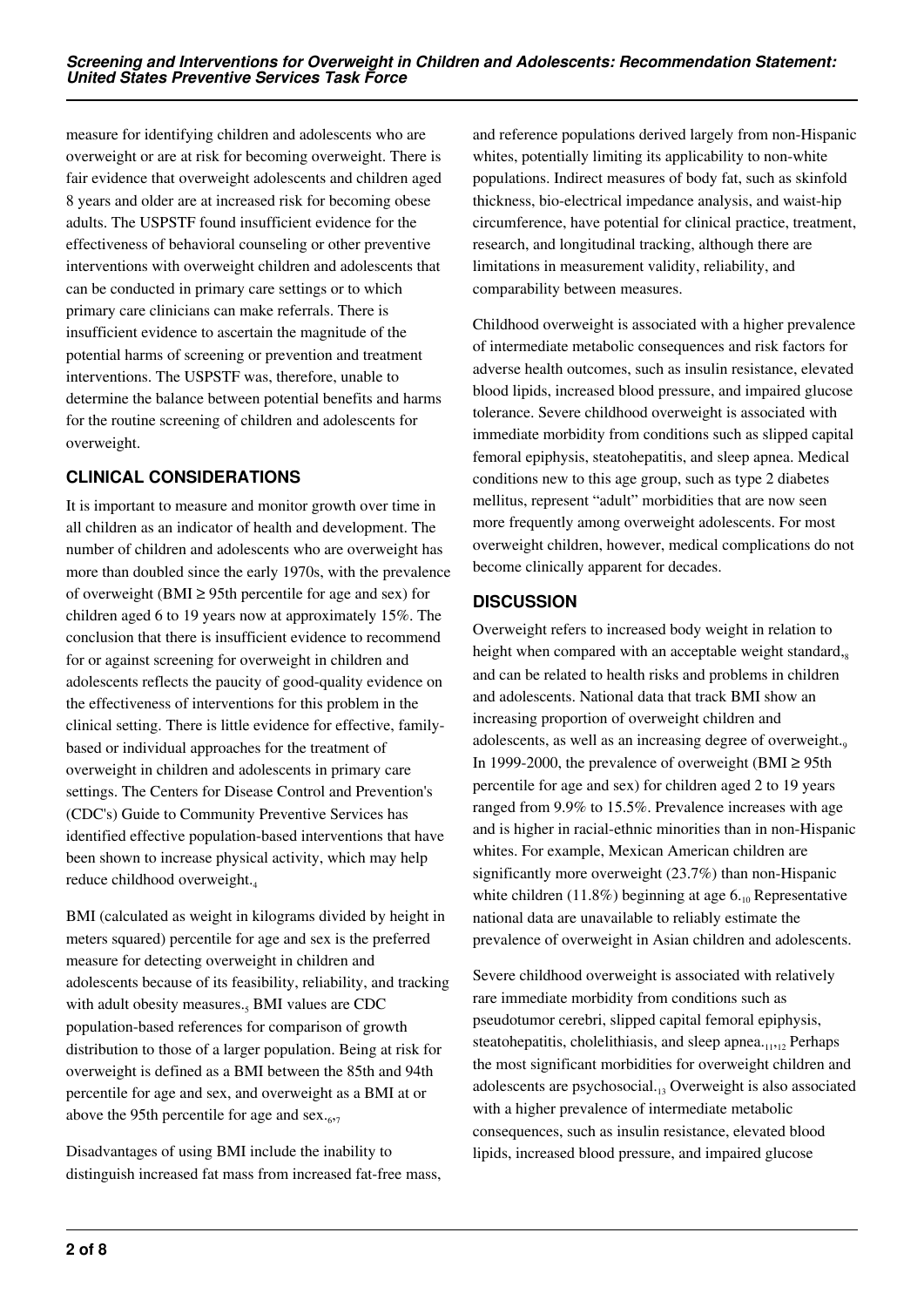tolerance. These conditions, which are often asymptomatic, increase the long-term risk for developing diabetes and heart disease in adulthood, and are associated with persistent obesity into adulthood. However, the recent emergence of medical conditions "new" to overweight children, such as type 2 diabetes mellitus, represents the increasing prevalence of more serious shorter-term morbidity. $_{12,14}$ 

The USPSTF examined the evidence to determine the benefits and harms of screening and earlier treatment of overweight in children and adolescents in clinical settings for reducing both childhood and adult morbidity and mortality. The USPSTF found no direct evidence that screening for overweight, in children and adolescents, improves age-appropriate behavioral or physiological measures or health outcomes.

BMI is the most commonly used index of overweight and obesity in childhood and adolescence. Single BMI measures track reasonably well from childhood and adolescence (aged 6-18 years) into young adulthood (aged 20-37 years) as evidenced by longitudinal studies showing low to moderate  $(r = 0.3-0.4)$  or moderate to high  $(r = 0.5-0.9)$  correlations between childhood BMI and adult BMI measures. Increased tracking ( $r \ge 0.5$ ) is seen in older children (after age 12-13 years, and particularly after sexual maturity); in younger children (aged 6-12 years) and older children who are more overweight (usually above the 95% or 98%); and in younger children with 1 or more obese parents. Sex differences in tracking are not consistent across ages or within age categories, and limited data are available to compare white and black children.<sub>15</sub>,16,17,18,19,20,21

There are several fair- to good-quality longitudinal studies that have examined the risks associated with childhood overweight and various adult health outcomes, including mortality, morbidity, socioeconomic status, and cardiovascular risk factors.18,22,23,24,25,26,27 These data are useful in demonstrating health outcomes that may occur when childhood overweight persists into adulthood. However, few of these studies controlled for adult BMI, thereby limiting the independent predictive value of childhood weight measures. One good-quality, longitudinal study controlling for adult BMI eliminated the association of childhood BMI with adult cardiovascular risk factors. $_{28}$ 

Insufficient evidence is available on the effectiveness of interventions for overweight children and adolescents that can be conducted in primary care settings or to which

primary care clinicians can make referrals. Most research has investigated intensive group and individual family-based behavioral counseling interventions conducted by specialists in multidisciplinary obesity clinics involving small, selected groups of children aged 8 to12 years with variable completeness of follow-up. Twelve to 24 months after intensive treatment, these studies have shown 7% to 26% decreases in the mean percentage of overweight, which may be maintained or improved after 5 to 10 years in a subset of patients.29,30 One fair-quality randomized controlled trial (RCT) compared a reduced-glycemic-load diet with a conventional-reduced-fat diet in adolescents in an intensive 6-month educational and behavioral weight-control program. At 12 months, mean BMI decreased in the reduced glycemic load diet group (-1.2 +/- 0.7 kg/m<sup>2</sup>) and increased in the reduced-fat diet group (0.6 +/- 0.5 kg/m<sup>2</sup>; p < 0.02).<sub>31</sub> A fairto poor-quality RCT examined 3 physical activity interventions consisting of behavioral modification and general nutrition education components. Lifestyle education only was compared with lifestyle education plus moderate or high-intensity physical activity. No differences were seen between the groups in their percentage of body fat or visceral adipose tissue. $v_2$  In a good-quality RCT with predominantly white adolescents, investigators compared an intervention group who received a single, computer-based, individually tailored counseling session followed by 9 to 12 follow-up phone calls with a control group that received a single, non-tailored counseling session in a primary care setting. At 7 months' follow-up, those in the intervention group reported no more physical activity (kcal/kg/day), no less sedentary behavior (minutes/day), and no decrease in kilocalories or percentage of calories from fat than the control group. Changes in mean BMI-z scores were not different between groups ( $p < 0.09$ ).

A fair-quality RCT compared weight loss differences of children aged 8 to12 years in an intervention group receiving a comprehensive, family-based behavior change program plus an increased physical activity and decreased sedentary behavior component, with a control group receiving a comprehensive, family-based behavior change program plus an increased physical activity component. At the12-month follow-up, BMI decreased significantly more in boys in the intervention group  $(-1.76 + (-1.86 \text{ kg/m}^2))$  than in boys in the control group or girls in either the intervention or control group ( $p < 0.05$ ). Girls in the intervention group showed a slight BMI increase from baseline, while girls in the control group showed a modest decrease in BMI (-0.27 +/- 1.37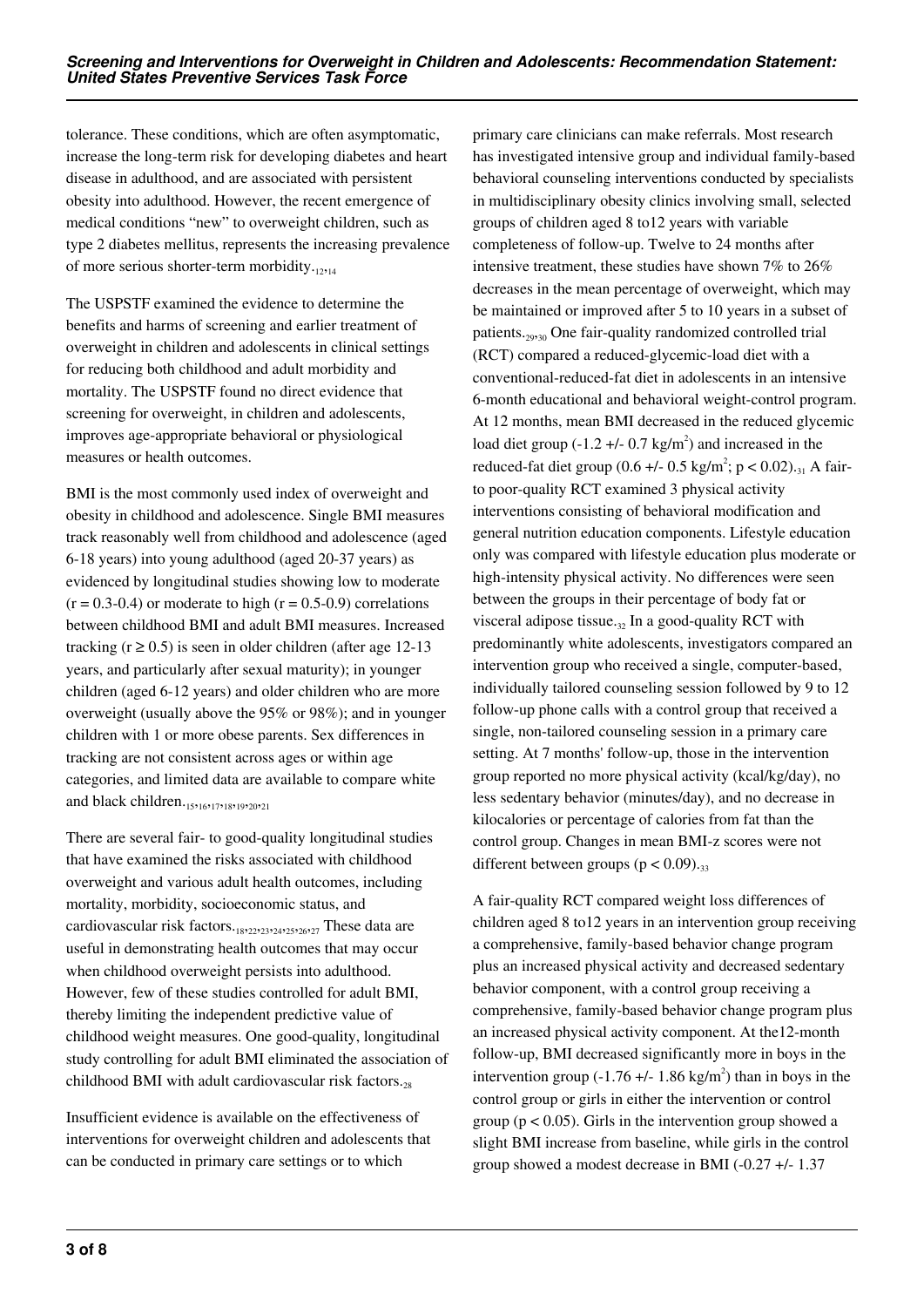# $kg/m^2$ ).<sub>29</sub>

A good-quality RCT compared BMI loss differences of adolescents in an intervention group treated with sibutramine to a control group treated with a placebo; both groups were in a comprehensive behavioral treatment program. Outcomes, limited to a 12-month follow-up, showed a significantly greater mean BMI loss (4.6 kg; 95% CI, 2.0-7.4) among the adolescents in the intervention group than among those in the control group. Open-label medication that continued for 6 months resulted in weight maintenance in the intervention group and in weight loss in the control group, such that both groups had similar reductions (6.4% to 8.6%) from initial BMI at 12 months. A large number of patients in the control group had their sibutramine dosage reduced or discontinued because of adverse events. $_{34}$  No acceptable quality evidence is available for children or adolescents to be able to evaluate the effectiveness of surgical approaches to reducing overweight.

There is insufficient evidence on the harms of screening. Potential harms include labeling, induced self-managed dieting with negative sequelae, poor self-concept, poor health habits, disordered eating, or negative impact from parental concerns. These theoretical harms are inferred from studies of limited design. There also is insufficient evidence on the harms of interventions. Among 4 recent behavioral intervention trials, adverse effects were reported in 1 trial. $_{33}$ Among those who completed an intervention (37/44) in a good-quality RCT in a primary care setting, no problematic eating was detected in the adolescent participants after treatment. During the placebo-controlled phase of the sibutramine trial, 19 of 43 patients (44%) in the group receiving sibutramine had their dosage reduced or discontinued because of elevated blood pressure, pulse rate, or both. No other adverse events were reported. $_{34}$ 

The direct health costs of childhood overweight can only be estimated, particularly since the major impact is likely to be felt in the next generation of adults. $_{11}$ 

One recent study estimated that hospital costs for overweight-related disorders in children and adolescents have more than tripled in the last 2 decades based on the doubling of children hospitalized for overweight-related asthma, diabetes, sleep apnea, and gall bladder disease and on lengthened hospital stays for overweight children.<sub>35</sub>

# **FUTURE RESEARCH**

There are several gaps in the research evidence on screening and interventions for overweight children and adolescents in the primary care setting. Research needed to improve the definition of overweight in children includes refinement of BMI measurement for use in children, longitudinal studies from childhood to adulthood that control for risk factors and sociodemographics, and continued investigation of growth trajectories and susceptible periods for the development of overweight and their role as predictors of adult overweight and obesity. Research is needed to provide well-defined and effective approaches to medical and psychological screening in children. Research is also needed on effective clinical approaches for the prevention and treatment of overweight in children that can be implemented by primary care clinicians, as well as on whether screening and intensive management of cardiovascular disease, diabetes, or other disease risk factors in overweight adolescents is beneficial. Research is needed to examine changes in morbidity among children and adolescents who lose weight and maintain their weight loss and those who regain weight in adulthood. Lastly, research is needed to help us understand whether preventing current or future excess costs associated with overweight is costeffective, given different scenarios for treatment reimbursement and intervention effectiveness.<sub>36</sub>

# **RECOMMENDATIONS OF OTHER GROUPS**

The American Academy of Pediatrics and the Expert Committee from the Maternal and Child Health Bureau, Health Resources and Services Administration  $_{37, 38}$ recommend using BMI to follow the weight status of children and adolescents. Both groups recommend identifying familial risk factors and possible health complications associated with childhood overweight (eg, hypertension, dyslipidemias, and insulin resistance). In 2004, the Institute of Medicine (IOM) developed a prevention-focused action plan, Preventing Childhood Obesity: Health in the Balance, which calls for "immediate action" and provides recommendations that are "based on the best available evidence--as opposed to waiting for the best possible evidence." The IOM action plan also recommends that health professionals routinely track BMI in children and adolescents, in addition to other communitybased recommendations.<sub>30</sub>

## **MEMBERS OF THE USPSTF**

Corresponding Author: Ned Calonge, MD, MPH, Chair, U.S. Preventive Services Task Force, c/o Program Director,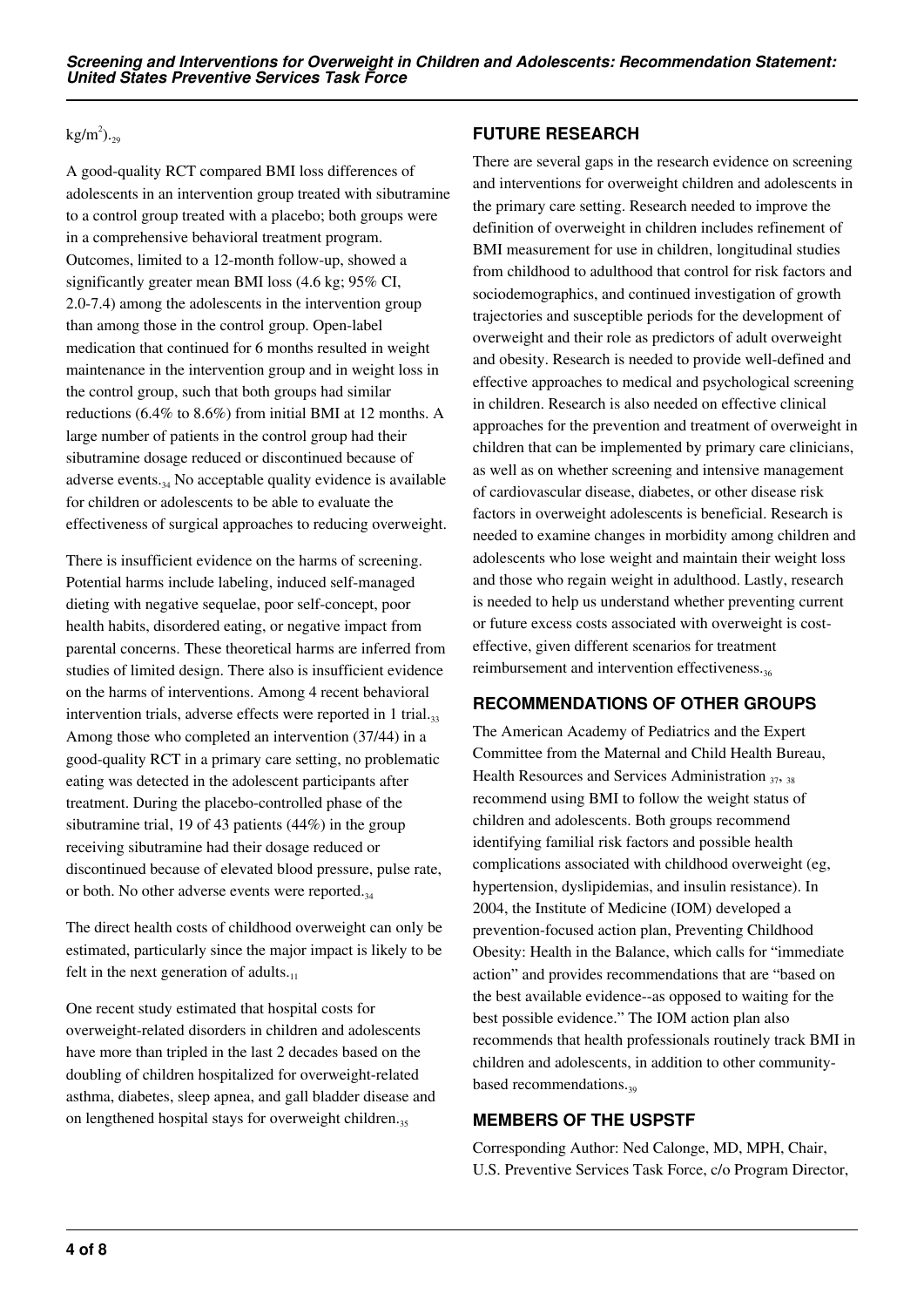USPSTF, Agency for Healthcare Research and Quality, 540 Gaither Road, Rockville, MD 20850, e-mail: uspstf@ahrq.gov.

Members of the U.S. Preventive Services Task Force\* are Ned Calonge, MD, MPH, Chair, USPSTF (Acting Chief Medical Officer and State Epidemiologist, Colorado Department of Public Health and Environment, Denver, CO); Janet D. Allan, PhD, RN, CS, Vice-chair, USPSTF (Dean, School of Nursing, University of Maryland, Baltimore, Baltimore, MD); Alfred O. Berg, MD, MPH (Professor and Chair, Department of Family Medicine, University of Washington, Seattle, WA); Paul S. Frame, MD (Family Physician, Tri-County Family Medicine, Cohocton, NY, and Clinical Professor of Family Medicine, University of Rochester, Rochester, NY); Joxel Garcia, MD, MBA (Deputy Director, Pan American Health Organization, Washington, DC); Russell Harris, MD, MPH (Professor of Medicine, Sheps Center for Health Services Research, University of North Carolina School of Medicine, Chapel Hill, NC); Mark S. Johnson, MD, MPH (Professor and Chair, Department of Family Medicine, University of Medicine and Dentistry of New Jersey-New Jersey Medical School, Newark, NJ); Jonathan D. Klein, MD, MPH (Associate Professor, Department of Pediatrics, University of Rochester School of Medicine, Rochester, NY); Carol Loveland-Cherry, PhD, RN (Executive Associate Dean, School of Nursing, University of Michigan, Ann Arbor, MI); Virginia A. Moyer, MD, MPH (Professor, Department of Pediatrics, University of Texas Health Science Center, Houston, TX); C. Tracy Orleans, PhD (Senior Scientist, The Robert Wood Johnson Foundation, Princeton, NJ); Albert L. Siu, MD, MSPH (Professor and Chairman, Brookdale Department of Geriatrics and Adult Development, Mount Sinai Medical Center, New York, NY); Steven M. Teutsch, MD, MPH (Executive Director, Outcomes Research and Management, Merck & Company, Inc., West Point, PA); Carolyn Westhoff, MD, MSc (Professor of Obstetrics and Gynecology and Professor of Public Health, Columbia University, New York, NY); and Steven H. Woolf, MD, MPH (Professor, Department of Family Practice and Department of Preventive and Community Medicine and Director of Research, Department of Family Practice, Virginia Commonwealth University, Fairfax, VA).

\*Members of the Task Force at the time this recommendation was finalized. For a list of current Task Force members, go to

http://www.ahrq.gov/clinic/uspstfab.htm.

## **FIND MORE INFORMATION ABOUT**

{image:3}

Agency for Healthcare Research and Quality http://www.ahrq.gov/

# **APPENDIX A**

# **U.S. PREVENTIVE SERVICES TASK FORCE RECOMMENDATIONS AND RATINGS**

The Task Force grades its recommendations according to one of 5 classifications (A, B, C, D, I) reflecting the strength of evidence and magnitude of net benefit (benefits minus harms):

A. The USPSTF strongly recommends that clinicians provide [the service] to eligible patients. The USPSTF found good evidence that [the service] improves important health outcomes and concludes that benefits substantially outweigh harms.

B. The USPSTF recommends that clinicians provide [the service] to eligible patients. The USPSTF found at least fair evidence that [the service] improves important health outcomes and concludes that benefits outweigh harms.

C. The USPSTF makes no recommendation for or against routine provision of [the service]. The USPSTF found at least fair evidence that [the service] can improve health outcomes but concludes that the balance of benefits and harms is too close to justify a general recommendation.

D. The USPSTF recommends against routinely providing [the service] to asymptomatic patients. The USPSTF found at least fair evidence that [the service] is ineffective or that harms outweigh benefits.

I. The USPSTF concludes that the evidence is insufficient to recommend for or against routinely providing [the service]. Evidence that [the service] is effective is lacking, of poor quality, or conflicting, and the balance of benefits and harms cannot be determined.

# **APPENDIX B**

# **U.S. PREVENTIVE SERVICES TASK FORCE STRENGTH OF OVERALL EVIDENCE**

The USPSTF grades the quality of the overall evidence for a service on a 3-point scale (good, fair, poor):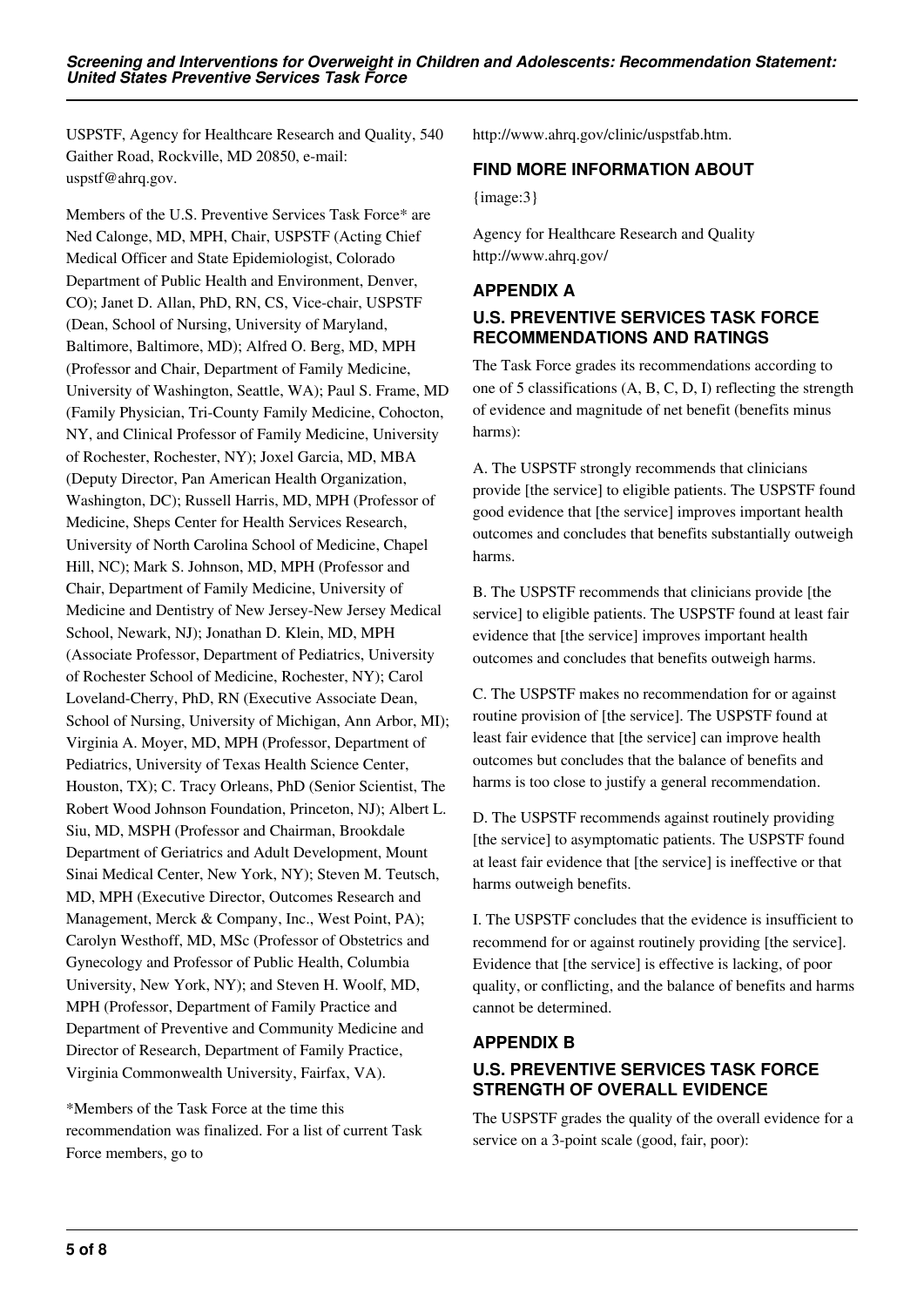Good: Evidence includes consistent results from welldesigned, well-conducted studies in representative populations that directly assess effects on health outcomes.

Fair: Evidence is sufficient to determine effects on health outcomes, but the strength of the evidence is limited by the number, quality, or consistency of the individual studies, generalizability to routine practice, or indirect nature of the evidence on health outcomes.

Poor: Evidence is insufficient to assess the effects on health outcomes because of limited number or power of studies, important flaws in their design or conduct, gaps in the chain of evidence, or lack of information on important health outcomes.

#### **References**

1. U.S. Preventive Services Task Force. Guide to Clinical Preventive Services. 2nd ed. Washington, DC: Office of Disease Prevention and Health Promotion; 1996. 2. Whitlock EP, Williams SB, Gold R, Smith PR, Shipman SA. Screening and interventions for childhood overweight: a summary of the evidence for the U.S. Preventive Services Task Force. Pediatrics. 2005;116:125-144. Available at: http://www.pediatrics.org/cgi/content/full/116/1/e125. 3. Whitlock EP, Williams SB, Gold R, Smith PR, Shipman SA. Screening and Interventions for Childhood Overweight. Evidence Synthesis No. 36 (Prepared by the Oregon Evidence-based Practice Center under Contract No. 290-02-0024.) Rockville, MD: Agency for Healthcare Research and Quality. July 2005. (Available on the AHRQ Web site at: http://www.ahrq.gov/clinic/uspstfix.htm) 4. Centers for Disease Control and Prevention. The Guide to Community Preventive Services. 2003. Available at: http://www.thecommunityguide.org/pa/default.htm. Accessed September 9, 2004. 5. Dietz WH, Robinson TN. Use of the body mass index (BMI) as a measure of overweight in children and adolescents. J Pediatr. 1998;132(2):191-193. 6. Kuczmarski RJ, Ogden CL, Guo SS, et al. 2000 CDC Growth Charts for the United States: methods and development. Vital Health Stat 11. 2002;(246):1-190. 7. Centers for Disease Control and Prevention. BMI for children and teens. 2003. Available at: http://www.cdc.gov/nccdphp/dnpa/bmi/bmi-for-age.htm. Accessed September 24, 2004. 8. Centers for Disease Control and Prevention. Defining overweight and obesity. 2004. Available at: http://www.cdc.gov/nccdphp/dnpa/obesity/defining.htm. Accessed December 23, 2004. 9. Fomom SJ, Haschke F, Ziegler EE, Nelson SE. Body composition of reference children from birth to age 10 years. Am J Clin Nutr. 1982;35(5 Suppl):1169-1175. 10. Ogden CL, Carroll MD, Flegal KM. Epidemiologic trends in overweight and obesity. Endocrinol Metab Clin

North Am. 2003;32(4):741-60, vii. 11. Lobstein T, Baur L, Uauy R. Obesity in children and young people: a crisis in public health. Obes Rev. 2004;5 Suppl 1:4-104.

12. Must A, Strauss RS. Risks and consequences of childhood and adolescent obesity. Int J Obes Relat Metab Disord. 1999;23 Suppl 2:S2-11.

13. Zametkin AJ, Zoon CK, Klein HW, Munson S. Psychiatric aspects of child and adolescent obesity: a review of the past 10 years. J Am Acad Child Adolesc Psychiatry. 2004;43(2):134-150.

14. Cook S, Weitzman M, Auinger P, Nguyen M, Dietz WH. Prevalence of a metabolic syndrome phenotype in adolescents: findings from the third National Health and Nutrition Examination Survey, 1988-1994. Arch Pediatr Adolesc Med. 2003;157(8):821-827.

15. Freedman DS, Dietz WH, Tang R, et al. The relation of obesity throughout life to carotid intima-media thickness in adulthood: the Bogalusa Heart Study. Int J Obes Relat Metab Disord. 2004;28(1):159-166.

16. Casey VA, Dwyer JT, Coleman KA, Valadian I. Body mass index from childhood to middle age: a 50-y follow-up. Am J Clin Nutr. 1992;56(1):14-18.

17. Lauer RM, Lee J, Clarke WR. Factors affecting the relationship between childhood and adult cholesterol levels: the Muscatine Study. Pediatrics. 1988;82(3):309-318. 18. Lauer RM, Lee J, Clarke WR. Predicting adult cholesterol levels from measurements in childhood and adolescence: the Muscatine Study. Bull N Y Acad Med. 1989;65(10):1127-1142.

19. Clarke WR, Lauer RM. Does childhood obesity track into adulthood? Crit Rev Food Sci Nutr. 1993;33(4-5):423-430.

20. Whitaker RC, Wright JA, Pepe MS, Seidel KD, Dietz WH. Predicting obesity in young adulthood from childhood and parental obesity. N Engl J Med. 1997;337(13):869-873. 21. Wattigney WA, Webber LS, Srinivasan SR, Berenson GS. The emergence of clinically abnormal levels of cardiovascular disease risk factor variables among young adults: the Bogalusa Heart Study. Prev Med. 1995;24(6):617-626.

22. Lauer RM, Clarke WR, Burns TL. Obesity in childhood: the Muscatine Study. Zhonghua Min Guo Xiao Er Ke Yi Xue Hui Za Zhi. 1997;38(6):432-437.

23. Srinivasan SR, Myers L, Berenson GS. Predictability of childhood adiposity and insulin for developing insulin resistance syndrome (syndrome X) in young adulthood: the Bogalusa Heart Study. Diabetes. 2002;51(1):204-209. 24. Sinaiko AR, Donahue RP, Jacobs DR Jr, Prineas RJ. Relation of weight and rate of increase in weight during childhood and adolescence to body size, blood pressure, fasting insulin, and lipids in young adults. The Minneapolis Children's Blood Pressure Study. Circulation. 1999;99(11):1471-1476.

25. Bao W, Srinivasan SR, Wattigney WA, Bao W, Berenson GS. Usefulness of childhood low-density lipoprotein cholesterol level in predicting adult dyslipidemia and other cardiovascular risks. The Bogalusa Heart Study. Arch Intern Med. 1996;156(12):1315-1320.

26. Freedman DS, Khan LK, Serdula MK, Dietz WH, Srinivasan SR, Berenson GS. Inter-relationships among childhood BMI, childhood height, and adult obesity: the Bogalusa Heart Study. Int J Obes Relat Metab Disord. 2004;28(1):10-16.

27. Lauer RM, Clarke WR. Childhood risk factors for high adult blood pressure: the Muscatine Study. Pediatrics. 1989;84(4):633-641.

28. Freedman DS, Khan LK, Dietz WH, Srinivasan SR, Berenson GS. Relationship of childhood obesity to coronary heart disease risk factors in adulthood: the Bogalusa Heart Study. Pediatrics. 2001;108(3):712-718.

29. Epstein LH, Roemmich JN, Raynor HA. Behavioral therapy in the treatment of pediatric obesity. Pediatr Clin North Am. 2001;48(4):981-993.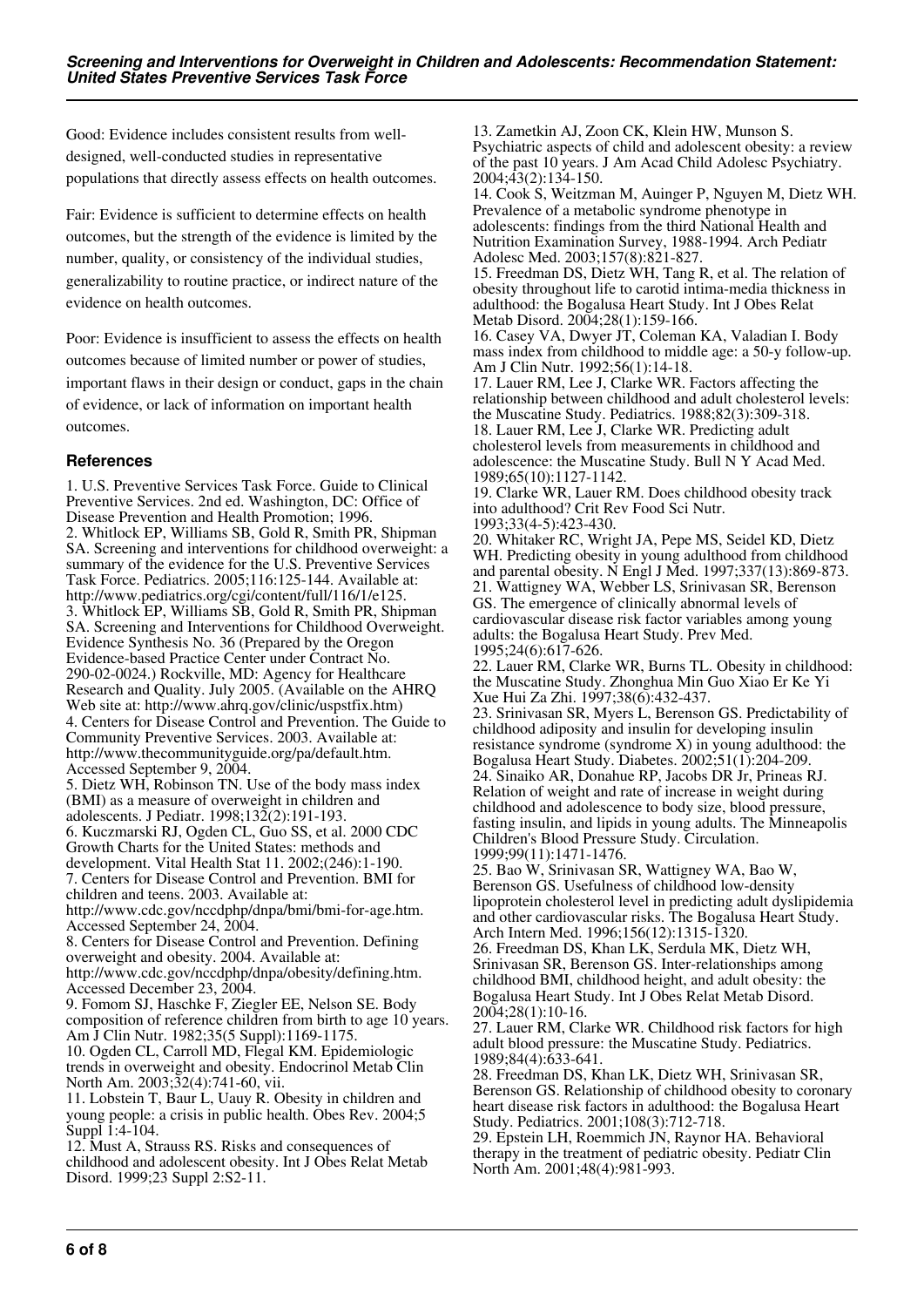30. Epstein LH, Valoski A, Wing RR, McCurley J. Ten-year outcomes of behavioral family-based treatment for childhood obesity. Health Psychol. 1994;13(5):373-383. 31. Ebbeling CB, Leidig MM, Sinclair KB, Hangen JP, Ludwig DS. A reduced-glycemic load diet in the treatment of adolescent obesity. Arch Pediatr Adolesc Med. 2003;157(8):773-779.

32. Gutin B, Barbeau P, Owens S, et al. Effects of exercise intensity on cardiovascular fitness, total body composition, and visceral adiposity of obese adolescents. Am J Clin Nutr. 2002;75(5):818-826.

33. Saelens BE, Sallis JF, Wilfley DE, Patrick K, Cella JA, Buchta R. Behavioral weight control for overweight adolescents initiated in primary care. Obes Res. 2002;10(1):22-32.

34. Berkowitz RI, Wadden TA, Tershakovec AM, Cronquist JL. Behavior therapy and sibutramine for the treatment of adolescent obesity: a randomized controlled trial.[see comment]. JAMA. 2003;289(14):1805-1812.

35. Wang G, Dietz WH. Economic burden of obesity in

youths aged 6 to 17 years: 1979-1999. Pediatrics. 2002;109(5):E81-1. Erratum in: Pediatrics. 2002;109(6):1195.

36. Tershakovec AM, Watson MH, Wenner WJ Jr, Marx AL. Insurance reimbursement for the treatment of obesity in children. J Pediatr. 1999;134(5):573-578.

37. American Academy of Pediatrics. Overweight and obesity: AAP recommendations. 2003. Available at: http://www.aap.org/obesity/recommendations.htm. Accessed November 29, 2003.

38. Barlow SE, Dietz WH. Obesity evaluation and treatment: Expert Committee recommendations. Pediatrics.

1998;102(3):E29. Available at:

http://www.pediatrics.org/cgi/content/full/102/3/e29. Accessed November 29, 2004.

39. Institute of Medicine. Preventing childhood obesity: health in the balance. 2004. Available at:

http://www.iom.edu/report.asp?id=22596. Accessed November 29, 2004.